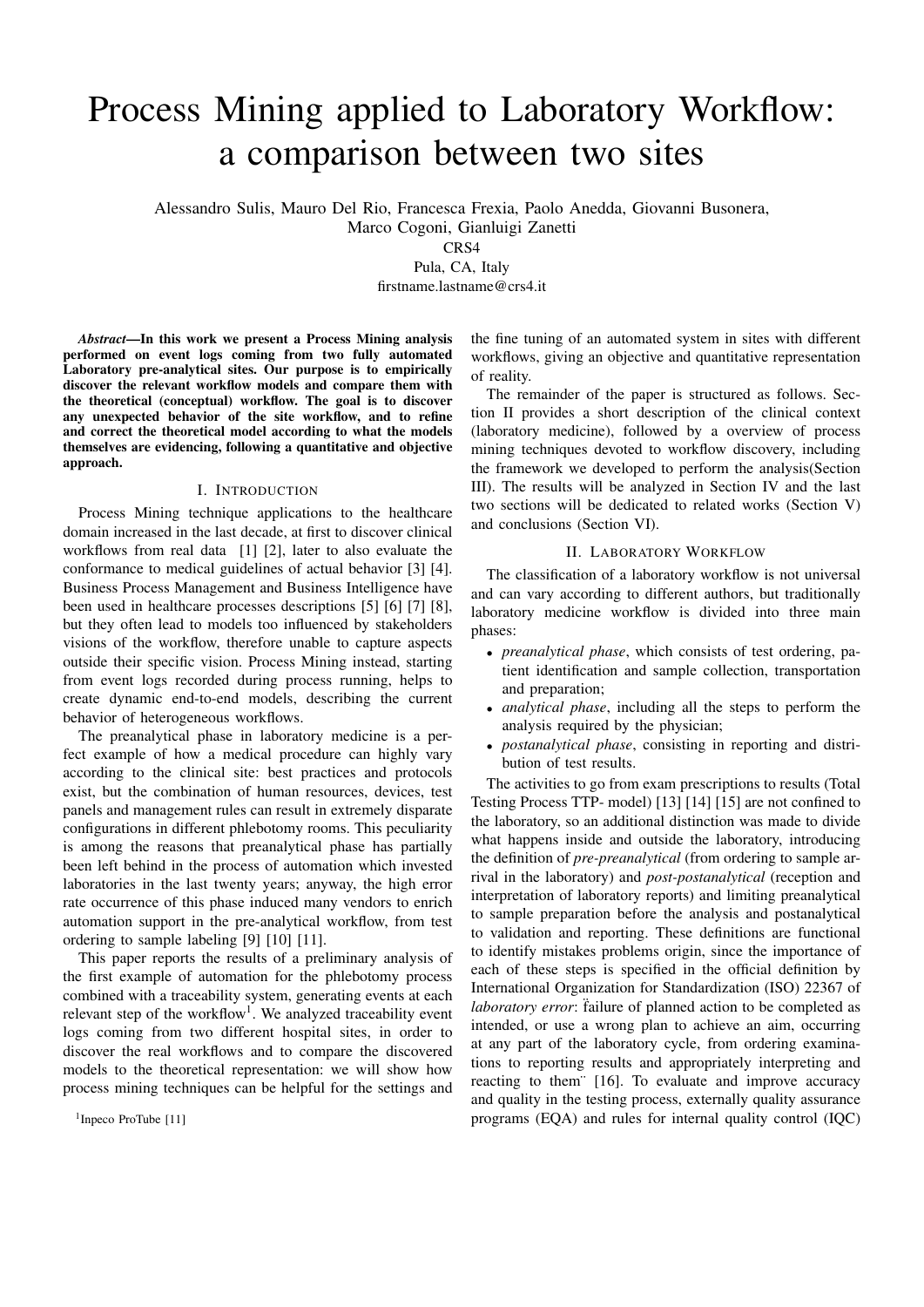

The patient-centered view of laboratory-associated and testing-related diagnostic errors

Fig. 1. Workflow elements model, based on analysis of workflow definitions [12].

have been developed [17] [18] and methodologies derived from the industrial sector have been introduced, like process automation, lean and six sigma strategies [19] [20].The first objective of the optimization in the past years was the analytical phase and the results are extremely good: this process, considering the six sigma evaluation, has a close to 5 sigma performance (0.002%), value which is the best among healthcare processes (1-2 sigma) and is comparable with nonhealthcare industries [21]. Experimental studies [22] [23] shows that the analytical phase is less affected by errors, as can be seen in fig, and that pre-pre and preanalytical steps before analysis are the more crucial. The most frequent errors are related to order entry, patient/specimen misidentification, sample collection, inappropriate container, handling, storage and transportation, sorting and routing, pour-off, aliquoting and centrifugation [21].

Automation, lean and sigma strategies also applied to the preanalytical phase showed their efficacy [24] [25] [26] [27] and this approach was considered also from pre-preanalytical, introducing a series of systems like BCROBO [9] and EOS Lab.E.L $\mathbb{B}$  [10], with good results in clinical contexts [28]. Inpeco ProTube [11] system provides support to patient secure identification and correct sample preparation, recording a series of traceability events, which we consider as input for our analysis.

# III. PROCESS MINING FOR WORKFLOW DISCOVERING

As reported by literature, Process Mining has the aim *"to discover, monitor and improve real processes (i.e., not assumed processes) by extracting knowledge from event logs readily available in todays (information) systems"* [29]. It is a young discipline, placed in the middle between Business Intelligence and Business Process Management and useful to bridge the gap between them: classical data mining concepts are enriched with a process model-driven approach, with several use cases

related to process model discovering from data, bottlenecks detection, performance evaluations.

In the previous sections, we highlighted the importance of the laboratory pre-analytical phase, and how it can be improved through the adoption of technologies able to automatize some critical steps, ensure the traceability of all produced and exchanged data, obtaining a fully-traced workflow of the pre-analytical phase itself. In this context, Process Mining techniques can help to perform a detailed analysis of the workflow, starting from its logs, which can be seen as the input of the analysis. Event logs, sequentially recorded, are grouped into activities, which are in turn related to a workflow (process) case: a case groups all the events and activities belonging to the same workflow instance.

Different types of Process Mining [30] can be used to analyze a workflow, according to how events are used:

- *discovery* aims to infer a process model from event logs, without a-priori information;
- *conformance* compares an existing model (inferred or theoretical) with actual event logs, checking the conformance between reality and the model itself;
- *enhancement* improve, extending or repairing, the a-priori model using logs to obtain a better conformance between model and reality or adding new aspects and point of views.

Determining if workflow event data are following the theoretical model or not is among the most important questions Process Mining can answer to: indeed, it often happens that, even if the event data have been produced starting from a conceptual schema, the reality is different and not all workflow cases follow the theoretical model as expected. The so called Discovery type of Process Mining provides techniques to mine a workflow model from event logs, obtaining in this way a representation of the real process, which can be compared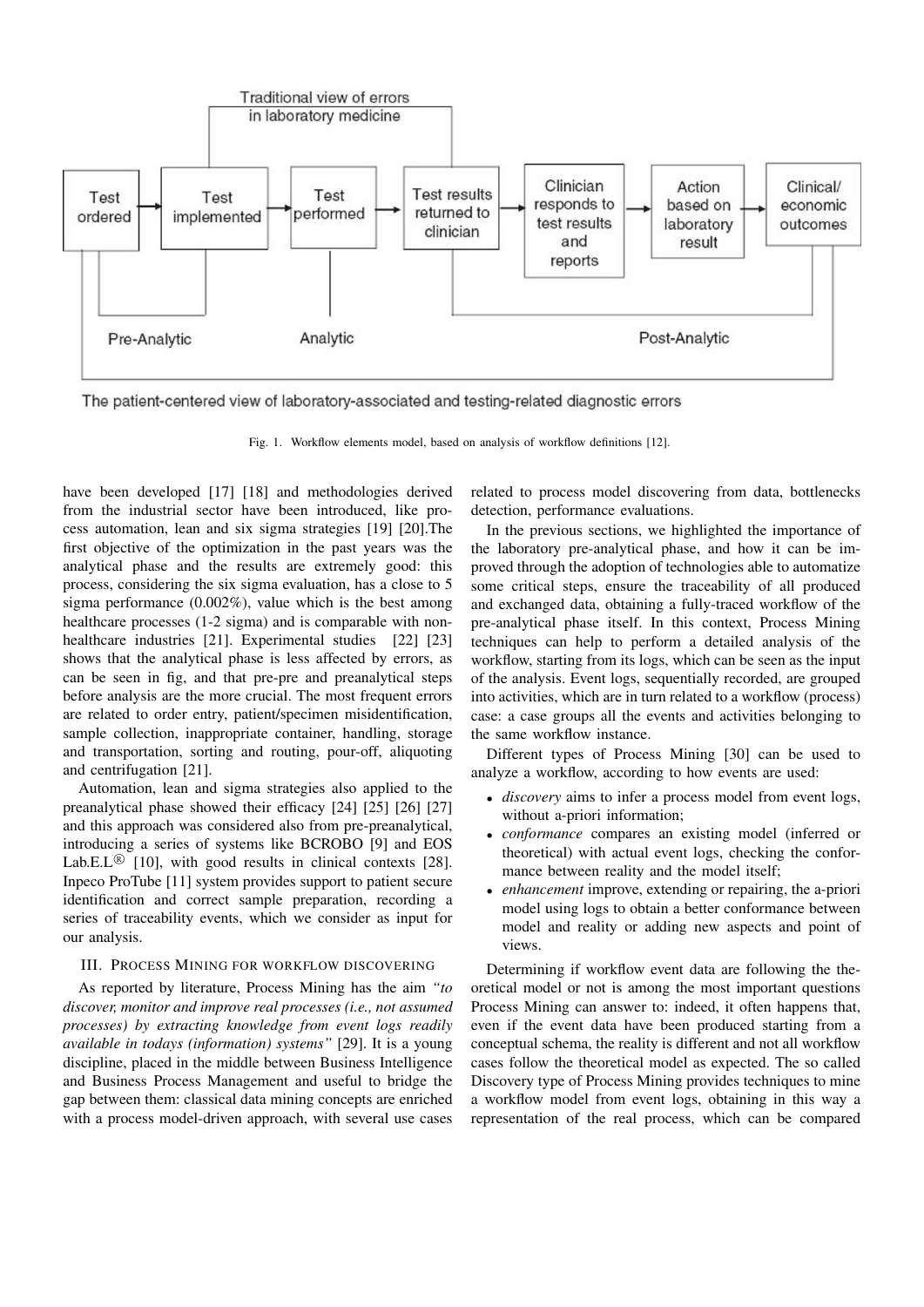to the theoretical one. Both theoretical and mined workflow models can be then analyzed using the Conformance Process Mining type, which tells us if the reality conforms to the model and viceversa.

Several algorithms and approaches can be followed to start a Process Mining analysis; in this section we will briefly describe the one of interest for the scope of our work, the Heuristic Miner. The goal of this algorithm is to mine a model of the workflow(process) by analyzing its event data in two steps: the first one looks for activities dependencies, the second one determines how an activity depends from the previous and the following. Looking the two phases from the point of view of the mined diagram model, the first one determines the arcs, while the second one determines the split or join gateways, which can be parallel or exclusive (AND/OR gateways). Some thresholds can also be applied in order to filter infrequent arcs or gateways. As for the algorithms, same multiplicity of notations is present in literature for workflow model representations. All workflow models shown in the following of this paper will be represented according the Business Process Models and Notation (BPMN), a well-known standard for business process modeling, based flowchart representation a simple to read, easily understandable by all business stakeholders. The main components of a BPMN diagrams are the activities, the arcs and the parallel and exclusive gateways, represented respectively with a "+" and a "X" sign.

A complete list of tools for Process Mining can be found in [31]. The main open source framework for Process Mining is ProM [31], representing the state-of-the-art, with about three hundreds algorithms/tools: the GUI is user-friendly, but it is not so easy to use it as a back-end for an external application. Another under development open source tool is PMLAB [32] [33], which provides a Python-based scripting environment for process mining, while the more used commercial solution is Disco [34].

These tools cover a large spectrum of applications, but our research interests (dealing with healthcare informatics and computational support to a wide range of bio-medical projects and connected to manage and analysis of large datasets with distributed computing technologies) required a flexible and modular solution, scalable and based on indipendent modules: for these purposes we developed pyMine, a open source Python library for Process Mining, soon available as an opensource project.

The analysis and the results presented in this paper have been obtained using pyMine modules for heuristic mining and conformance checking.

## IV. RESULTS

The study analyzes the laboratory pre-preanalytical workflow, through the use of process mining applied to event logs coming from two different laboratories, site A and site B (details about event number are in the following table). Given the theoretical model, our first objective was the discovery of the models deriving from the two sites' events and the comparison with the expected behavior, to

quantify the "coverage" in two actual clinical settings of real workflows trajectories respect expected path.

| Event logs for the two sites |                    |                     |                    |
|------------------------------|--------------------|---------------------|--------------------|
| Site A                       |                    | Site B              |                    |
| <b>Total Events</b>          | <b>Total Cases</b> | <b>Total Events</b> | <b>Total Cases</b> |
| 221316                       | 28308              | 299761              | 42462              |
| TARI E I                     |                    |                     |                    |
| <b>NUMBER OF EVENTS</b>      |                    |                     |                    |

The process has been modeled according to system requirements before the installation, identifying these macro activities (the BPMN diagram of the theoretical model is shown in Figure 2):

- IDENTIFICATION: query and retrieve of patients information;
- **SEARCH ORDERS:** query and retrieve of patient orders;
- TRANSCODING ERROR: atomic activity indicating that an error occurred while computing the required tubes for the orders retrieved;
- VERIFY ORDERS: this activity is performed if some orders have to be filtered (according to the site configuration) or have some peculiarities (i.e. timed repetitions)
- LABELING: production of the labels;
- LABELING SET OPTIONS: configurations for the labeling;
- **RELABELING**: sample relabeling;
- ALT TUBE: choice of different tube type;
- CHECKOUT: confirmation that all tubes or part of them are filled and ready for transport;
- **ABORT**: interruption of the process caused by the operator

Each event belongs to an activity and is structured as follows:

- *case ID*: unique identifier of the case to which the event is referred;
- *timestamp*: reference timestamp of the event;
- *operator*: numerical identifier for the person who performed the action related to the event;
- *activity*: definition of the action the event belongs to;
- *lifecycle*: indication of the lifecycle attribute of the activity (i.e. START, END);
- *resources*: list of unique identifiers associated to the devices involved in the action related to the event.

Processing the two datasets with heuristic mining techniques, we obtained the mined models for the two sites A and B shown in Figure 3: in the diagrams the arcs in red indicate all mined paths not allowed by the theoretical model. In order to evaluate how the mined models reflect the event data used to infer them, the *Fitness Indicator* [35] has been calculated, as the ratio of the cases accepted by the total number of the cases. Site A model obtained a fitness of 0.9994, while site B model fitness was 0.9950: these values indicate that the two models correctly represent real-life event logs.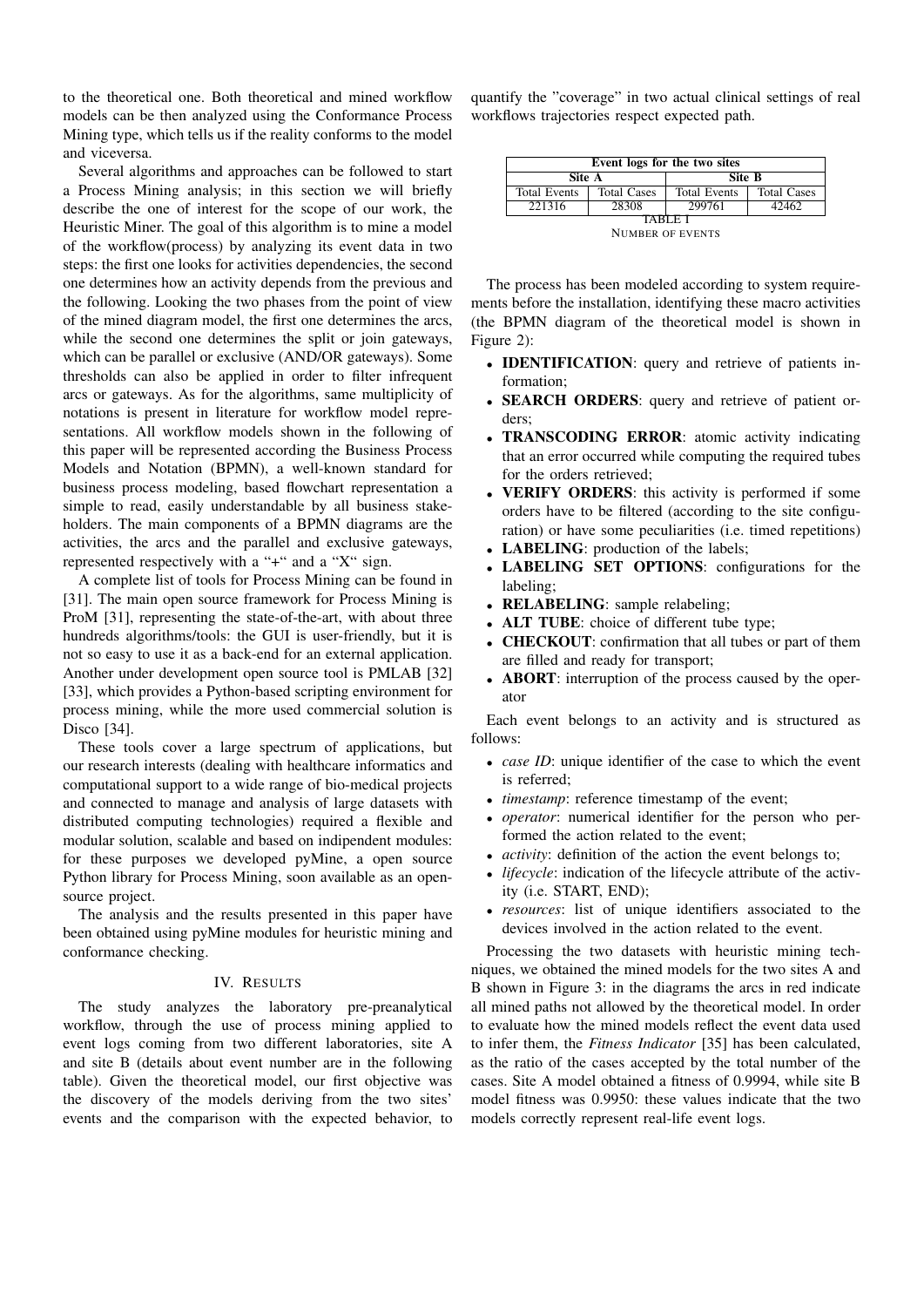

Fig. 2. Theoretical BPMN model of the Laboratory pre-preanalytical workflow.

At this preliminary level of study we can only comment the difference of topology between the two sites A and B: site A has a lower variability in terms of pathways than site B; furthermore, even if the most frequent path is the same in the two sites, in case of site A the percentage of cases that follow this path in relation to the total number of cases is higher than in site B. Another different behavior between A and B comes to light when comparing their topology to the theoretical model: site A model is very similar to the theoretical one, while this is not true for site B. Indeed, site A and theoretical model differ just in two paths, covered by a few cases (only 320 on 28308), while site B presents about 15000 cases following unexpected paths. This is confirmed by computing the Fitness Indicator of the two datasets on the theoretical model: site A presents a value of 0.9565 and site B a value of 0.3990.

Site B results must be further investigated. Possible reasons of such a topology discrepancy between B and the theoretical model could be:

- there is excessive noise in the data set;
- there are behaviors of the devices or the operators that are considered impossible by the theoretical model;
- the theoretical model is missing parts of the real workflow.

Analyzing the number of site B cases associated with the unexpected paths, some of these trajectories could fall in the first two categories, while the high incidence of those related to the VERIFY ORDERS activities suggests to us that probably these paths are effectively "legal" and they should be added to the theoretical model.

# V. RELATED WORKS

The myriad of perspectives connected to workflow definition and analysis is very well depicted in [36], which is a systematic literature review of workflow research articles published between 1995 and 2008, but also presents specific questions about methods for workflows analysis and connected evaluation metrics and about workflow definition and basic components. Starting from a first selection of 6221 articles, in the fields of engineering, basic sciences, healthcare and social sciences, the authors observed the absence of a unique definition of workflow (always varying according the different studies interests) and outlined a conceptual framework of workflow-related terms, depicted in Figure 4, with two levels, pervasive and specific, respectively presenting three (context, temporal and aggregate factors) and five (actors, artifacts, actions, characteristics and outcomes) components.



Fig. 4. Workflow elements model, based on analysis of workflow definitions [36].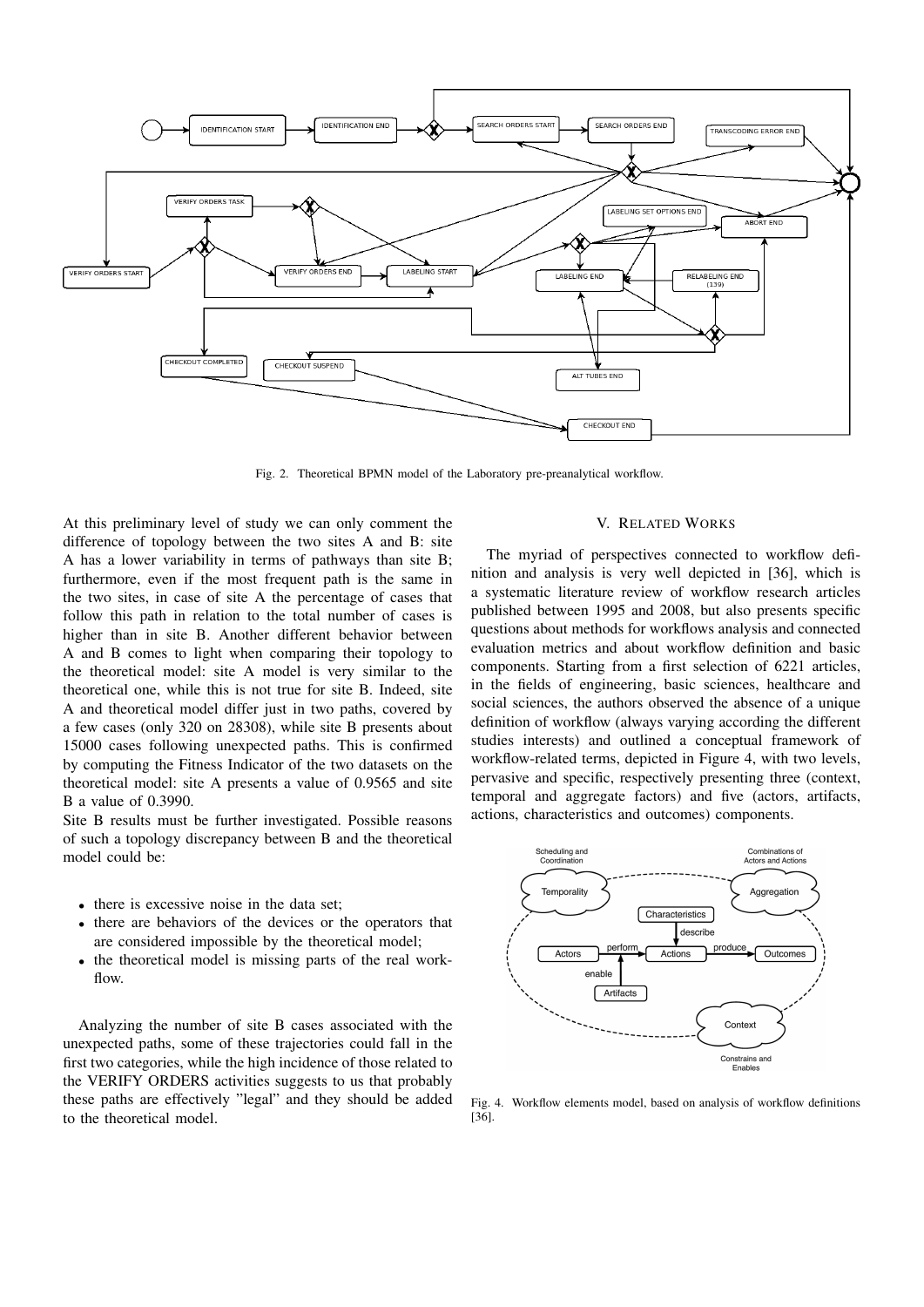



Fig. 3. BPMN mined models of the pre-preanalytical workflow for site A (above) and site B (below). Red arcs indicate all mined paths which are not allowed in the theoretical model. Frequencies for both nodes and arcs are shown; the most frequent paths are drawn with thicker lines.

Other important factors emerging from the article are the prevalence of qualitative approaches in the examined publications and the difficulties of representing the dynamic behavior of healthcare reality through a flow-chart or a model. Process Mining can offer significative solutions to these issues, as explained in the IEEE Task Force on Process Mining Manifesto [29] and in the main reference book in the field [30]. A complete review about literature related to the application of process mining in healthcare can be find online in [37]: the 59 papers are divided according to two types of process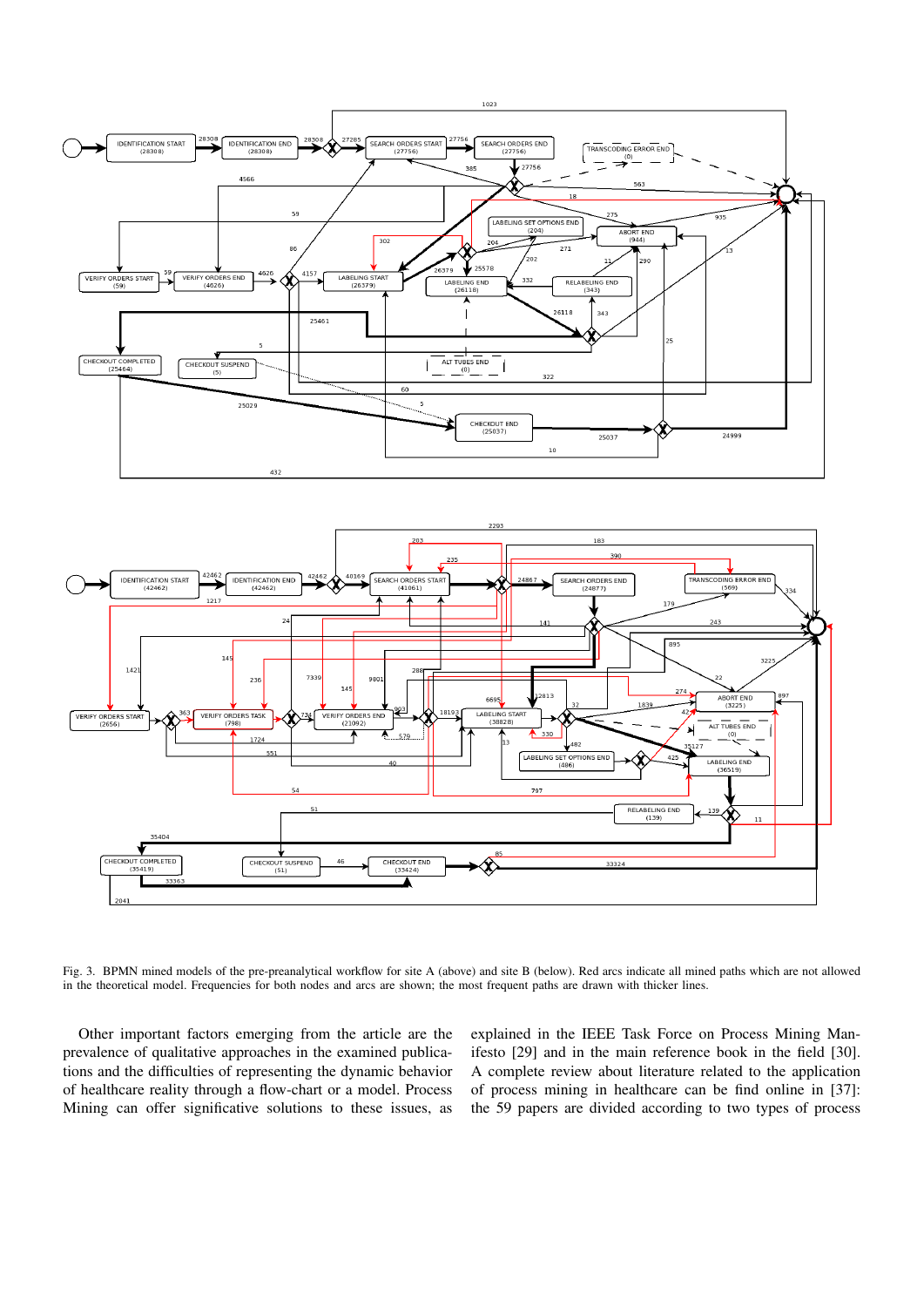mining, discovery (51 papers) and conformance (8 papers). To create a common framework for healthcare applications, [38] defines a healthcare reference model, organizing the classes of possible data for modeling of processes, the relationships potentially connecting them and some criteria to evaluate and improve event logs quality.

#### VI. CONCLUSIONS AND FUTURE WORKS

In this paper we presented an example of application of Process Mining techniques to automatically extract workflow models from events log coming from two real pre-preanalytical laboratory automation and traceability system sites: two models were discovered analyzing data from two real clinical sites, A and B. The results highlight the added value of the process mining approach, in terms of both discovering of undesired behaviors in the real workflow and providing guidance in the refinement of the theoretical model. Process Mining tools help to build quantitative and objective models of reality. The progressive automation of healthcare processes will make available an increasing amount of data and the extensive application of process mining strategy will help to o extract value from the latter.

Our work is continuing along two complementary directions. On one side, we are refining the process mining tools, with the algorithmic refiniments and extension converging in the pyMine framework. On the other, we are working with clinicians to extend the boundary of the analysis, considering wider processes with human and device actors, as for example the overall Laboratory testing process, with the aim to add some context information in order to guide the modeling with questions about the real system behavior (performance, bottlenecks, evolutions, and improvements).

## ACKNOWLEDGMENTS

This work has been partially supported by the Region of Sardinia, project PIA/2012-7633-974 TRACE (TRAceable Clinical Envirnoments).

#### **REFERENCES**

- [1] R. S. Mans, M. H. Schonenberg, M. Song, and P. J. M. Bakker, "Application of process mining in healthcare a case study in a dutch hospital," 2008.
- [2] L. Maruster and R. J. Jorna, "From data to knowledge: a method for modeling hospital logistic processes," *IEEE Transactions on Information Technology in Biomedicine*, vol. 9, no. 2, pp. 248–255, 2005. [Online]. Available: http://dx.doi.org/10.1109/TITB.2005.847194
- [3] J. van de Klundert, P. Gorissen, and S. Zeemering, "Measuring clinical pathway adherence," *Journal of Biomedical Informatics*, vol. 43, no. 6, pp. 861 – 872, 2010. [Online]. Available: http://www.sciencedirect.com/science/article/pii/S1532046410001127
- [4] R. Dunkl, K. A. Fröschl, W. Grossmann, and S. Rinderle-Ma, "Assessing medical treatment compliance based on formal process modeling," in *Information Quality in eHealth*, ser. Information Quality in eHealth (USAB 2011). -: Springer Lecture Notes, November 2011. [Online]. Available: http://eprints.cs.univie.ac.at/3079/
- [5] R. Müller and A. Rogge-Solti, "Bpmn for healthcare processes," in *Proceedings of the 3rd Central-European Workshop on Services and their Composition, ZEUS*. CEUR Workshop Proceedings, volume 705, 2011, pp. 65–72.
- [6] M. G. Rojo, E. Rolón, L. Calahorra, F. García, R. P. Sánchez, F. Ruiz, N. Ballester, M. Armenteros, T. Rodríguez, R. M. Espartero et al., "Implementation of the business process modelling notation (bpmn) in the modelling of anatomic pathology processes," *Diagnostic pathology*, vol. 3, no. Suppl 1, p. S22, 2008.
- [7] P. Brooks, O. El-Gayar, and S. Sarnikar, "Towards a business intelligence maturity model for healthcare," in *System Sciences (HICSS), 2013 46th Hawaii International Conference on*. IEEE, 2013, pp. 3807–3816.
- [8] M. Spruit, R. Vroon, and R. Batenburg, "Towards healthcare business intelligence in long-term care: An explorative case study in the netherlands," *Computers in Human Behavior*, vol. 30, pp. 698–707, 2014.
- [9] Techno Medica BC-ROBO. [Online]. Available: http://www. technomedica.co.jp/English/888.html
- [10] EOS Lab.E.L<sup>®</sup>. [Online]. Available: https://www.cab.de/en/marking/ label-printer/eos-series/?ref=overlay langl
- [11] INPECO ProTube. [Online]. Available: http://www.inpeco.com/EN/ Protube/Pages/ProTube.aspx
- [12] M. Plebani, "Laboratory-associated and diagnostic errors: a neglected link," *Diagnosis*, vol. 1, no. 1, pp. 89–94, 2014.
- [13] S. R. Gambino, "Met and unmet needs of the automated clinical laboratory," *Analytical Chemistry*, vol. 43, no. 1, pp. 20A–20A, 1971.
- [14] G. D. Lundberg, "Acting on significant laboratory results," *Jama*, vol. 245, no. 17, pp. 1762–1763, 1981.
- [15] M. Plebani, M. Laposata, and G. D. Lundberg, "The brain-to-brain loop concept for laboratory testing 40 years after its introduction," *American journal of clinical pathology*, vol. 136, no. 6, pp. 829–833, 2011.
- [16] International Organization for Standardisation. ISO/TS 22367: Medical laboratories - reduction of error through risk management and continual improvement. Geneva: International Organization for Standardisation, 2008. [Online]. Available: http://www.iso.org/iso/home/store/catalogue tc/catalogue detail.htm?csnumber=40918
- [17] L. Sciacovelli, L. Zardo, S. Secchiero, and M. Plebani, "Quality specifications in eqa schemes: from theory to practice," *Clinica chimica acta*, vol. 346, no. 1, pp. 87–97, 2004.
- [18] L. Sciacovelli, L. Zardo, S. Secchiero, M. Zaninotto, and M. Plebani, "Interpretative comments and reference ranges in eqa programs as a tool for improving laboratory appropriateness and effectiveness," *Clinica chimica acta*, vol. 333, no. 2, pp. 209–219, 2003.
- [19] N. Riebling and L. Tria, "Six sigma project reduces analytical errors in an automated lab." *MLO: medical laboratory observer*, vol. 37, no. 6, pp. 20–22, 2005.
- [20] K. E. Blick, "Providing critical laboratory results on time, every time to help reduce emergency department length of stay how our laboratory achieved a six sigma level of performance," *American journal of clinical pathology*, vol. 140, no. 2, pp. 193–202, 2013.
- [21] R. Hawkins, "Managing the pre-and post-analytical phases of the total testing process," *Annals of laboratory medicine*, vol. 32, no. 1, pp. 5–16, 2012.
- [22] M. Plebani, "Errors in clinical laboratories or errors in laboratory medicine?" *Clinical Chemical Laboratory Medicine*, vol. 44, no. 6, pp. 750–759, 2006.
- [23] P. Carraro and M. Plebani, "Errors in a stat laboratory: types and frequencies 10 years later," *Clinical chemistry*, vol. 53, no. 7, pp. 1338– 1342, 2007.
- [24] M. Cankovic, R. C. Varney, L. Whiteley, R. Brown, R. D'Angelo, D. Chitale, and R. J. Zarbo, "The henry ford production system: Lean process redesign improves service in the molecular diagnostic laboratory: a paper from the 2008 william beaumont hospital symposium on molecular pathology," *The Journal of Molecular Diagnostics*, vol. 11, no. 5, pp. 390–399, 2009.
- [25] T. J. Persoon, S. Zaleski, and J. Frerichs, "Improving preanalytic processes using the principles of lean production (toyota production system)," *American journal of clinical pathology*, vol. 125, no. 1, pp. 16–25, 2006.
- [26] G. Lima-Oliveira, G. Lippi, G. L. Salvagno, E. Danese, M. Montagnana, G. Brocco, M. Voi, G. Picheth, and G. C. Guidi, "Does laboratory automation for the preanalytical phase improve data quality?" *Journal of laboratory automation*, p. 2211068213488892, 2013.
- [27] A. W. Jekelis, "Increased instrument intelligencecan it reduce laboratory error?" *Journal Information*, vol. 39, no. 3, 2005.
- [28] G. Da Rin, "Pre-analytical workstations: a tool for reducing laboratory errors," *Clinica Chimica Acta*, vol. 404, no. 1, pp. 68–74, 2009.
- [29] W. M. P. v. d. Aalst, A. Adriansyah, A. K. A. d. Medeiros, F. Arcieri, T. Baier, T. Blickle, R. P. J. C. Bose, P. v. d. Brand, R. Brandtjen, J. C.